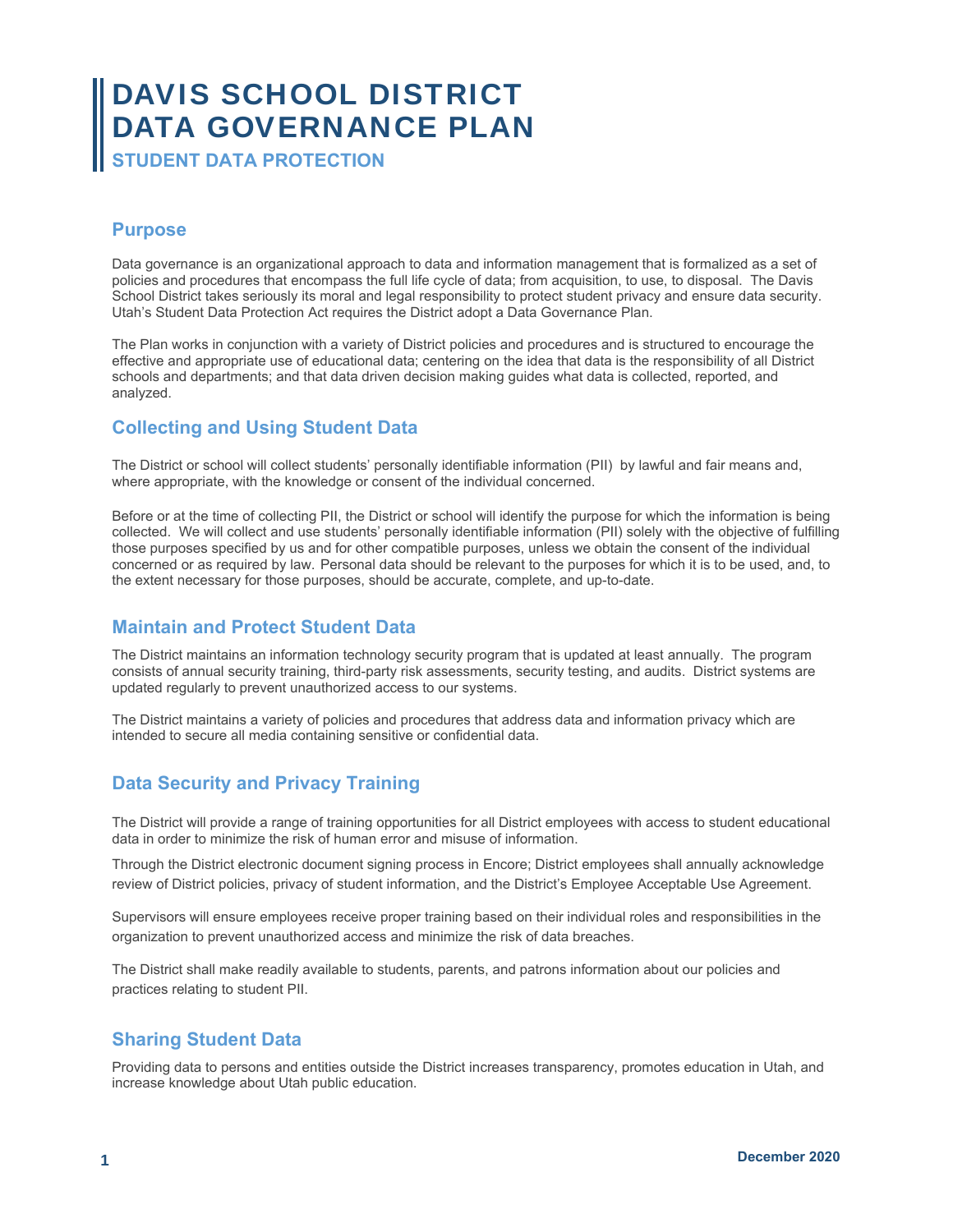The District or school will only share education records and/or personally identifiable information (PII) in accordance with federal and state student privacy laws, and as outlined in District policy 11IR-110 Family Educational Rights and Privacy Act.

De-identified data, aggregate data, or anonymized data that could not be used to identify a particular student is not considered personally identifiable and may be released without consent or authorization.

## **Record Retention and Expungement**

The District and its schools shall retain and dispose of student records in accordance with the District's adopted student records retention schedule. Student records not on the District schedule shall be retained and disposed of in compliance with active retention schedules for student records per the Utah Education Record Retention Schedule.

In accordance with Utah Code §53E-9-306, to ensure maximum student data privacy, the District shall, in accordance with Utah Board of Education rule, expunge student data that is stored, by the District. Student-level discipline data will be expunged in accordance with federal law (20 U.S.C. 7917), state law (UCA §53E-9-306), and Utah Board of Education rule.

### **Data Auditing**

The District Information Technology department performs regular and ad hoc data auditing. We analyze data in the warehouse for anomalies and investigate the source of the anomalies.

#### **Data Breach**

The District shall follow industry best practices to protect information and data in the event of a data breach or inadvertent disclosure of personally identifiable information. Prompt response is essential for minimizing the risk of any further data loss and, therefore, plays an important role in mitigating any negative consequences of the breach, including potential harm to affected individuals.

If there is a release of a student's personally identifiable student data due to a security breach the District shall notify the student, if the student is an adult student; or the student's parent, if the student is not an adult student. (UCA §53E-9-304)

#### **Data Transparency**

The District has established a metadata dictionary that shows clear ownership and stewardship of each data element being collected and how we use it.

#### **Contact Information**

The District has designated an individual to act as a student data manager to authorize and manage the sharing, outside of the District, of personally identifiable student data from a cumulative record maintained by the District as described in UCA §53E-9-308; and to act as the primary local point of contact for the state student data officer described in UCA §53E-9-302.

Patrons who have questions, comments, or suggestions on Student Data Privacy issues may contact the student data manager: Jon Hyatt Assessment Department (801) 402-5360 jhyatt@dsdmail.net

#### Data Advisory Team

IT Systems Security Manager – Ensures compliance with security systems laws, investigates complaints of alleged security violations and systems breaches.

Director of Assessment – Acts as the primary point of contact for external research request.

Legal Counsel – Acts as legal representative to ensure all procedures and policies comply with federal and state law.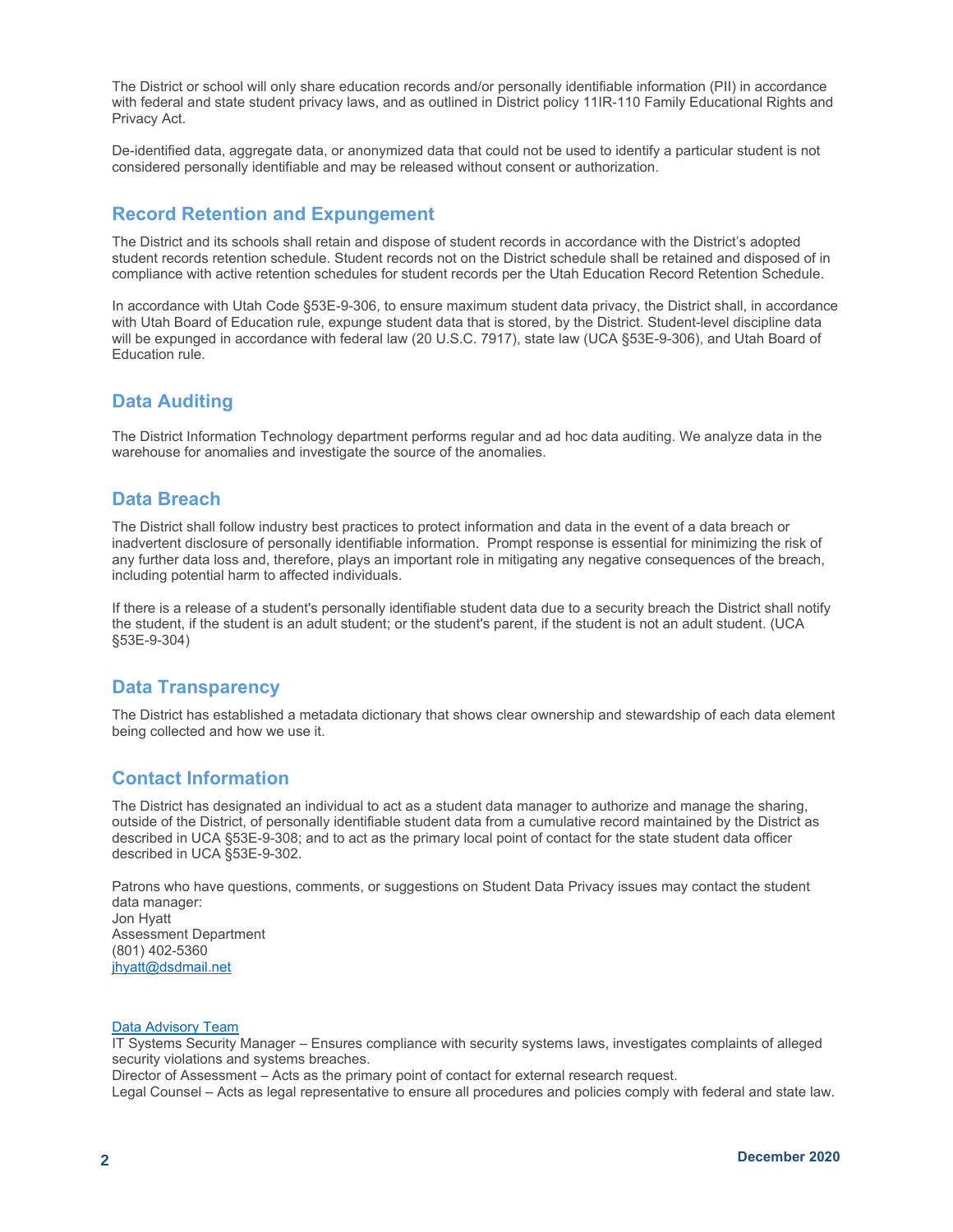# **Student Data Protection**

| <b>GLOSSARY OF TERMS</b>             |                                                                                                                                                                                                                                                                                                                                                                                                                                                                                                                                                                                                                                                                                                                                                        |  |
|--------------------------------------|--------------------------------------------------------------------------------------------------------------------------------------------------------------------------------------------------------------------------------------------------------------------------------------------------------------------------------------------------------------------------------------------------------------------------------------------------------------------------------------------------------------------------------------------------------------------------------------------------------------------------------------------------------------------------------------------------------------------------------------------------------|--|
| Data breach                          | Is any instance in which there is an unauthorized release or access of<br>PII or other information not suitable for pubic release. This definition<br>applies regardless of whether the District stores and managers it data<br>directly or through a contractor, such as a cloud service provider. Data<br>breaches can take many forms including: hackers gaining access to<br>data through a malicious attach; lost, stolen, or temporary misplaced<br>equipment; employee negligence; staff misconfiguring a security service<br>or device; policy and/or system failure.                                                                                                                                                                          |  |
| <b>Education records</b>             | Include those records that are directly related to a student and are<br>maintained by an educational agency or institution or by a party acting<br>for the agency or institution. For more information, see the Family<br>Education Rights and Privacy Act regulations, 34 CFR §99.3.                                                                                                                                                                                                                                                                                                                                                                                                                                                                  |  |
| Personally identifiable information  | Refers to information that can be used to distinguish or trace an<br>individual's identity either directly or indirectly through linkages with<br>other information. A list of what PII includes can be found in Utah Code<br>Ann. §53E-9-301.                                                                                                                                                                                                                                                                                                                                                                                                                                                                                                         |  |
| <b>School official</b>               | Includes a person employed by the District as an administrator,<br>supervisor, instructor, or support staff member; a person serving as a<br>volunteer; a person serving the District School Board; a person or<br>company with whom the District or school has contracted to perform a<br>special task, or to whom the District has outsources institutional<br>services or functions.                                                                                                                                                                                                                                                                                                                                                                |  |
| <b>Direct personal identifiers</b>   | Include information that relates specifically to an individual such as the<br>individual's name, address, Social Security Number or other identifying<br>number or code, telephone number, e-mail address, or biometric<br>record.                                                                                                                                                                                                                                                                                                                                                                                                                                                                                                                     |  |
| <b>Indirect personal identifiers</b> | Such as the name of the student's parent or other family members; the<br>student's or family's address, date and place of birth, and personal<br>characteristics or other information that would make the student's<br>identity easily traceable.                                                                                                                                                                                                                                                                                                                                                                                                                                                                                                      |  |
| <b>Directory information</b>         | Includes information contained in an education record of a student that<br>would not generally be considered harmful or an invasion of privacy if<br>disclosed. This District has identified the following as directory<br>information: name, address, telephone number; date and place of birth;<br>grade level and enrollment status; student's District email address;<br>student's ID number that is displayed on a student ID badge; parent's<br>email address; participation in officially recognized activities and sports;<br>weight and height of members of athletic teams; dates of attendance;<br>degrees, honor, and awards received; most recent previous educational<br>agency or institution attended; and student's digital image.    |  |
| Limited use directory information    | The following shall be considered limited use directory information that<br>may be disclosed only to other students enrolled in the same<br>course(regardless of whether such students are enrolled in the same<br>class section) that has been audio or video recorded by the District, for<br>instructional and educational purposes only. Name to the extent it is<br>referenced or captured during the audio or video recording; any<br>photograph or image of the student captured during the audio or video<br>recording; any audio or video recording of the student participating in<br>the course; and any online chats or other recorded communications<br>among participants in the course captured during the audio or video<br>recording. |  |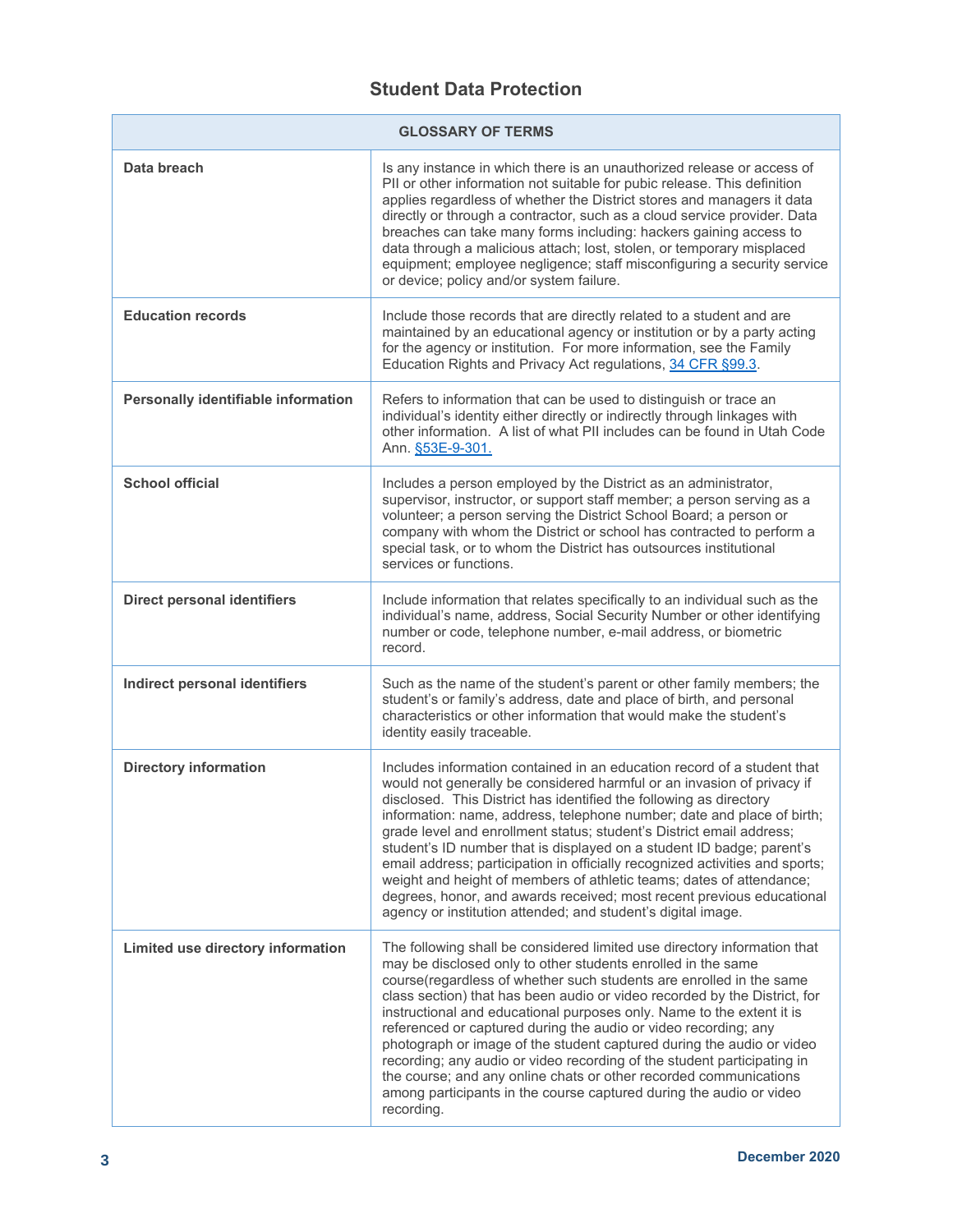# **Sources for more detailed information**

Privacy laws provide the baseline for data governance and privacy policies by establishing minimum protections for protecting students' personally identifiable information. These laws establish the definition of personally identifiable information (PII) and the guidelines surrounding the sharing of such information.

| <b>Federal Laws</b>                                                                | <b>Description</b>                                                                                                                                                                                                                                                                                                                                                                                                                                 |
|------------------------------------------------------------------------------------|----------------------------------------------------------------------------------------------------------------------------------------------------------------------------------------------------------------------------------------------------------------------------------------------------------------------------------------------------------------------------------------------------------------------------------------------------|
| Children's Internet Protection Act (CIPA)                                          | Requires Internet safety policies such as technology to block<br>certain access, and programs to educate students on appropriate<br>online behavior.                                                                                                                                                                                                                                                                                               |
| Children's Online Privacy Protection Act<br>(COPPA)                                | Assures that children under 13 years of age do not share personal<br>information on the Internet without the express approval of their<br>parents.                                                                                                                                                                                                                                                                                                 |
| Family Educational Rights and Privacy Act<br>(FERPA)                               | Affords parents the right to have access to their children's<br>education records, the right to seek to have the records amended,<br>and the right to have some control over the disclosure of personally<br>identifiable information from the education records.                                                                                                                                                                                  |
| Military Recruiters - The Elementary and<br>Secondary Education Act of 1965 (ESEA) | Requires local educational agencies receiving assistance under the<br>ESEA to provide military recruiters with directory information<br>(specifically names, addresses, and telephone listings) unless<br>parents have opted out.                                                                                                                                                                                                                  |
| Protection of Pupil Rights Amendment<br>(PPRA)                                     | Establishes requirements related to parental notification and opt-<br>out option when collecting information from students when<br>administering surveys or physical exams/screenings.                                                                                                                                                                                                                                                             |
| Uninterrupted Scholars Act                                                         | Permits educational agencies to disclose a student's PII, without<br>parental consent to a caseworker or other representative of a State<br>or local child welfare agency when such agency is legally<br>responsible for the student. Permits disclose pursuant to a judicial<br>order without requiring additional notice to the parent by the<br>educational agency in specified types of judicial proceedings in<br>which a parent is involved. |

| <b>Utah Laws</b>                                           | <b>Description</b>                                                                                                                                                                                                                                                                                                                      |
|------------------------------------------------------------|-----------------------------------------------------------------------------------------------------------------------------------------------------------------------------------------------------------------------------------------------------------------------------------------------------------------------------------------|
| Utah Family Educational Rights and<br><b>Privacy Act</b>   | Protects the privacy of a student, the student's parents, and the<br>student's family and supports parental involvement in the education<br>of their children through compliance with the protections provided<br>for family and student privacy under this part and FERPA.                                                             |
| <b>Student Data Protection Act</b>                         | An education entity or a third-party contractor who collects, uses,<br>stores, shares, or deletes student data shall protect student data as<br>described in this part.                                                                                                                                                                 |
| Utah Administrative Code R277-484 Data<br><b>Standards</b> | The State Board is required to perform certain data collection<br>related duties essential to the operation of statewide educational<br>accountability and financial systems and to support the operation of<br>required educational accountability and financial systems by<br>ensuring timely submission of data by school districts. |